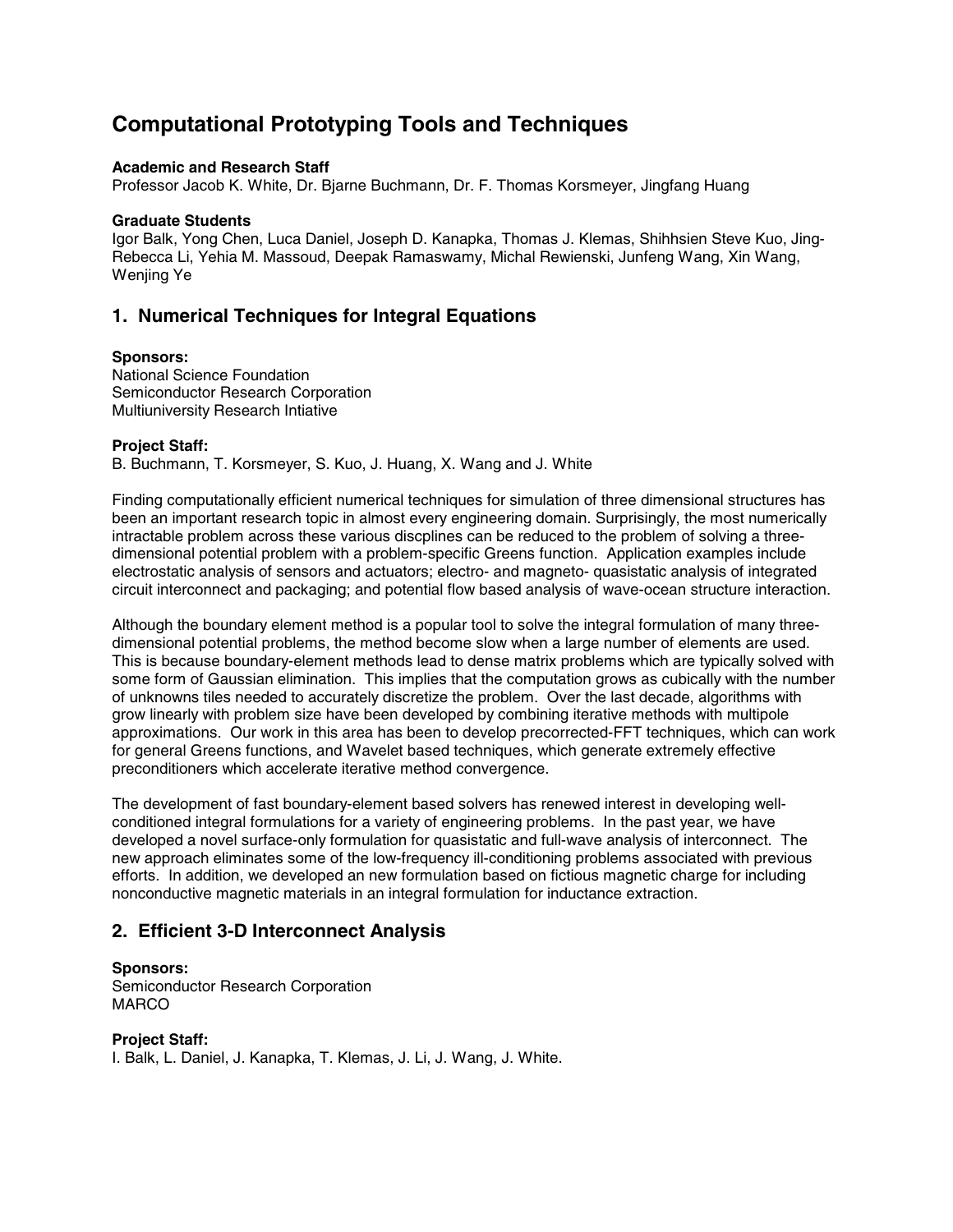We have developed multipole-accelerated algorithms for computing capacitances and inductances of complicated 3-D geometries, and have implemented these algorithms in the programs FASTCAP and FASTHENRY. The methods are accelerations of the boundary-element or method-of-moments techniques for solving the integral equations associated with the multiconductor capacitance or inductance extraction problem. Boundary-element methods become slow when a large number of elements are used because they lead to dense matrix problems which are typically solved with some form of Gaussian elimination. This implies that the computation grows as N cubed, where N is the number of panels or tiles needed to accurately discretize the conductor surface charges. Our new algorithms, which use Krylov subspace iterative algorithms with a multipole approximation to compute the iterates, reduces the complexity so that accurate multiconductor capacitance and inductance calculations grow nearly as NM where M is the number of conductors. For practical problems which require as many as 10,000 panels or filaments, FASTCAP and FASTHENRY are more than two orders of magnitude faster than standard boundary-element based programs. Manuals and source code for FASTCAP and FASTHENRY are available from our web site (http://rle-vlsi.mit.edu).

In more recent work, we have been developing an alternative to the fast-multipole approach to potential calculation. The new approach uses an approximate representation of charge density by point charges lying on a uniform grid instead of by multipole expansions. For engineering accuracies, the grid-charge representation has been shown to be a more efficient charge representation than the multipole expansions. Numerical experiments on a variety of engineering examples arising indicate that algorithms based on the resulting "precorrected-FFT" method are comparable in computational efficiency to multipole-accelerated iterative schemes, and superior in terms of memory utilization.

The precorrected-FFT method has another significant advantage over the multipole-based schemes, in that it can be easily generalized to some other common kernels. Preliminary results indicate that the precorrected-FFT method can easily incorporate kernels arising from the problem of capacitance extraction in layered media. More importantly, problems with a Helmholtz equation kernel have be solved at moderate frequencies with only a modest increase in computational resources over the zero-frequency case. An algorithm based on the precorrected-FFT method which efficiently solves the Helmholtz equation could form the basis for a rapid yet accurate full-wave electromagnetic analysis tool.

Reduced-order modeling techniques are now commonly used to efficiently simulate circuits combined with interconnect. Generating reduced-order models from realistic 3-D structures, however has received less attention. Recently we have been studying an accurate approach to using the iterative method in the 3-D magnetoquasistatic analysis program FASTHENRY to compute reduced-order models of frequencydependent inductance matrices associated with complicated 3-D structures. This method, based on a Krylov-subspace technique, namely the Arnoldi iteration, reformulates the system of linear ODE's resulting from the FASTHENRY eqquation into a state-space form and directly produces a reduced-order model in state-space form. The key advantage of this method is that it is no more expensive than computing the inductance matrix at a single frequency. The method compares well with the standard Pade approaches and may present some advantages because in the Arnoldi-based algorithm, each set of iterations produces an entire column of the inductance matrix rather than a single entry, and if matrixvector product costs dominate then the Arnoldi-based algorithm produces a better approximation for a given amount of work. Finally, we have shown that the Arnoldi method generates guaranteed stable reduced order models, even for RLC problems.

Another approach to computing these reduced order models are the truncated balanced realization (TBR) methods. These methods have largely been abandoned for the interconnect model-order reduction application, even though they produce optimal reduced-order models, because TBR requires the solution of a Lyapunov equation and has been believed to be too computationally expensive to use on large problems. We recently developed a new algorithm, Vector ADI, for approximately solving the Lyapunov equation. The new method is formulated in terms of finding an orthnormal basis for a Krylov subspace based on rational functions of the system matrix. The new method requires work comparable to the Arnoldi methods, but produces reduced-order models that are near the TBR optimum.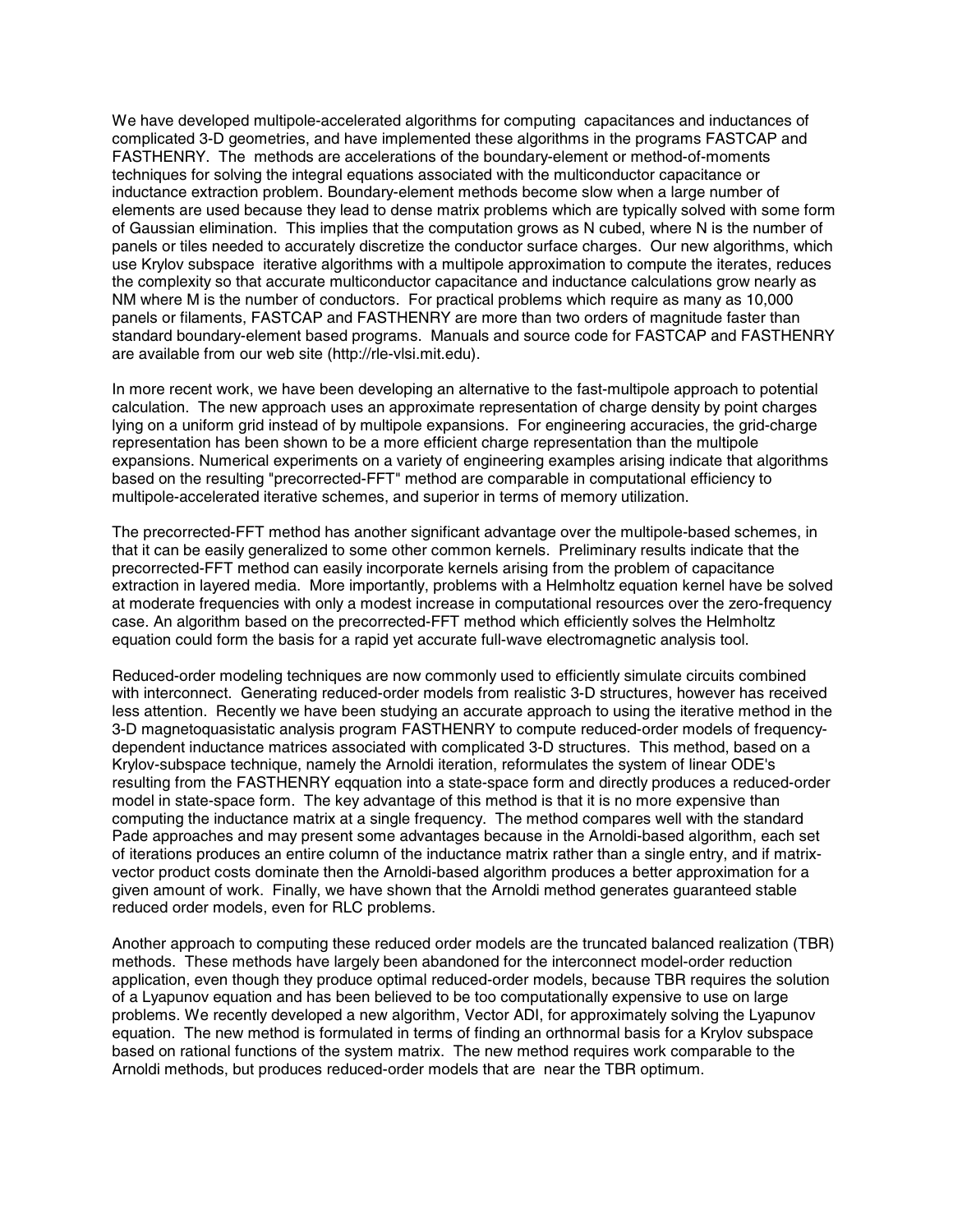Additional recent work has focussed on fast techniques of model reduction which automatically generate low order models of the interconnect directly from the discretized Maxwell's equations under the quasistatic assumption. When combined with with fast potential solvers, the overall algorithm efficiently generates accurate models suitable for coupled circuit-interconnect simulation.

Also in this area, we have been investigating techniques analyzing coupling problems in single chip mixed-signal systems, where both analog and digital functional blocks share a common substrate. A major challenge for mixed-signal design tools is the accurate modeling of the parasitic noise coupling through the common substrate between the high-speed digital and high-precision analog components. We recently developed a wavelet-like approach which makes it possible to reduce the time and memory required to compute the interactions between N substrate contacts from order N squared down to order N log N.

## **3. Paper Publications**

L. M. Silveira, I. Elfadel, M. Kamon and J. White, ``A Coordinate-Transformed Arnoldi Algorithm for Generating Guaranteed Stable Reduced-Order Models of RLC Circuits, Special Issue of Comp. Methods in Appl. Mech. and Eng. on Advances in Comp. Methods in Electromagnetics, February 1999, Vol. 169/3- 4, pp. 377-389

M. Kamon, N. Marques, L. M. Silveira and J. White, ``Automatic generation of Accurate Circuit Models of 3-D Interconnect'', IEEE Transactions on Components, Packaging, and Manufacturing Technology -- Part B: Advanced Packaging, August, 1998, vol. 21, no. 3, pp. 225-240

D. Ramaswamy, W. Ye, X. Wang and J. White, ``Fast Algorithms for 3-D Simulation,'' Journal of Modeling and Simulation of Microsystems, Vol. 1, No. 1, pp. 77-82, December, 1999.

Y. Massoud, J. Wang, and J. White, ``Accurate Inductance Extraction with Permeable Materials Using Qualocation,'' To appear International Conference on Modeling and Simulation of Microsystems, Semiconductors, Sensors and Actuators, San Juan, April 1999

J. Wang, J. Tausch, and J. White, ``A Wide Frequency Range Surface Integral Formulation for 3-D Inductance and Resistance Extraction,'' To appear International Conference on Modeling and Simulation of Microsystems, Semiconductors, Sensors and Actuators, San Juan, April 1999

J. White, ``Fast Algorithms for 3-D Simulation,'' To appear International Conference on Modeling and Simulation of Microsystems, Semiconductors, Sensors and Actuators, San Juan, April 1999

W. Ye, J. Kanapka, X. Wang and J. White, ``Efficiency and Accuracy Improvements for FastStokes, A Precorrected-FFT Accelerated 3-D Stokes Solver," To appear International Conference on Modeling and Simulation of Microsystems, Semiconductors, Sensors and Actuators, San Juan, April 1999

W. Ye, J. Kanapka, and J. White, ``A Fast 3D Solver for Unsteady Stokes Flow with Applications to Mi cro-Electro-Mechanical Systems,'' International Conference on Modeling and Simulation of Microsystems, Semiconductors, Sensors and Actuators, San Juan, April 1999

J Li and J. White ``Solution of Low Rank Input Lyapunov Equations by Vector Alternate Direction Implicit Iteration using a Rational Krylov Subspace Approach, with Application to Model Order Reduction,'' (Proceedings of the 35th Design Automation Conference), New Orleans, June 1999.

D. Ramaswamy, N. Aluru and J. White, Fast Coupled-Domain, Mixed-Regime Electromechanical Simulation Proc. Int'l Conference on Solid-State Sensors and Actuators (Transducers '99), Sendai Japan, June, 1999 pp. 314-317

J. Wang, J. Tausch, and J. White, A Wide Frequency Range Surface Formulation for 3-D RLC Extraction (Proceedings of the IEEE Conference on Computer-Aided Design), San Jose, November, 1999.